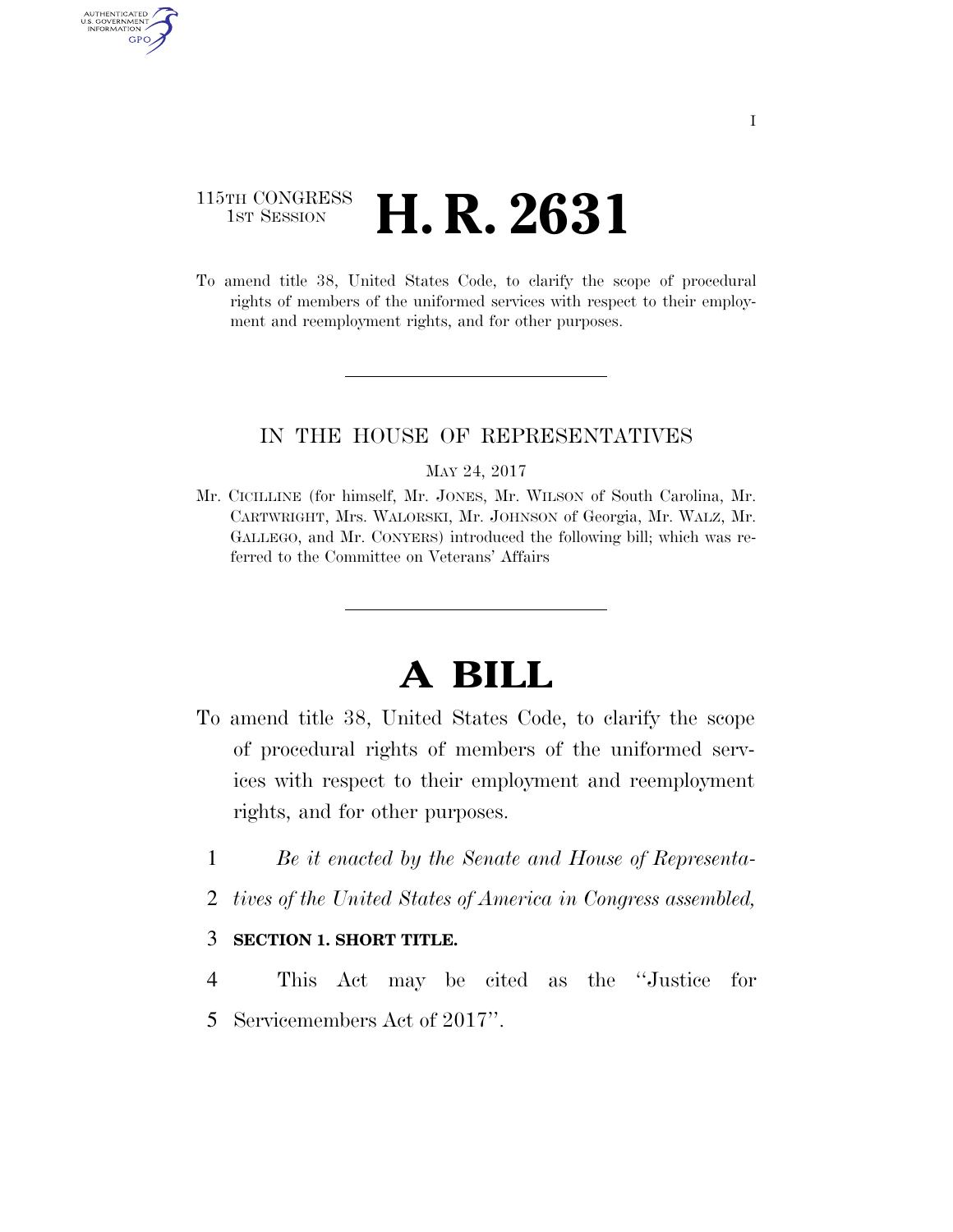# **SEC. 2. CLARIFICATIONS REGARDING SCOPE OF EMPLOY- MENT AND REEMPLOYMENT RIGHTS OF MEM-BERS OF THE UNIFORMED SERVICES.**

 (a) CLARIFICATION REGARDING DEFINITION OF RIGHTS AND BENEFITS.—Section 4303(2) of title 38, United States Code, is amended—

7 (1) by inserting  $(4)$ <sup>"</sup> before "The term"; and (2) by adding at the end the following new sub-paragraph:

 ''(B) Any procedural protections or provisions set forth in this chapter shall also be considered a right or benefit subject to the protection of this chapter.''.

 (b) CLARIFICATION REGARDING RELATION TO OTHER LAW AND PLANS FOR AGREEMENTS.—Section 4302 of such title is amended by adding at the end the following:

 $\langle (e)(1) \rangle$  Pursuant to this section and the procedural rights afforded by subchapter III of this chapter, any agreement to arbitrate a claim under this chapter is unen- forceable, unless all parties consent to arbitration after a complaint on the specific claim has been filed in court or with the Merit Systems Protection Board and all parties knowingly and voluntarily consent to have that particular claim subjected to arbitration.